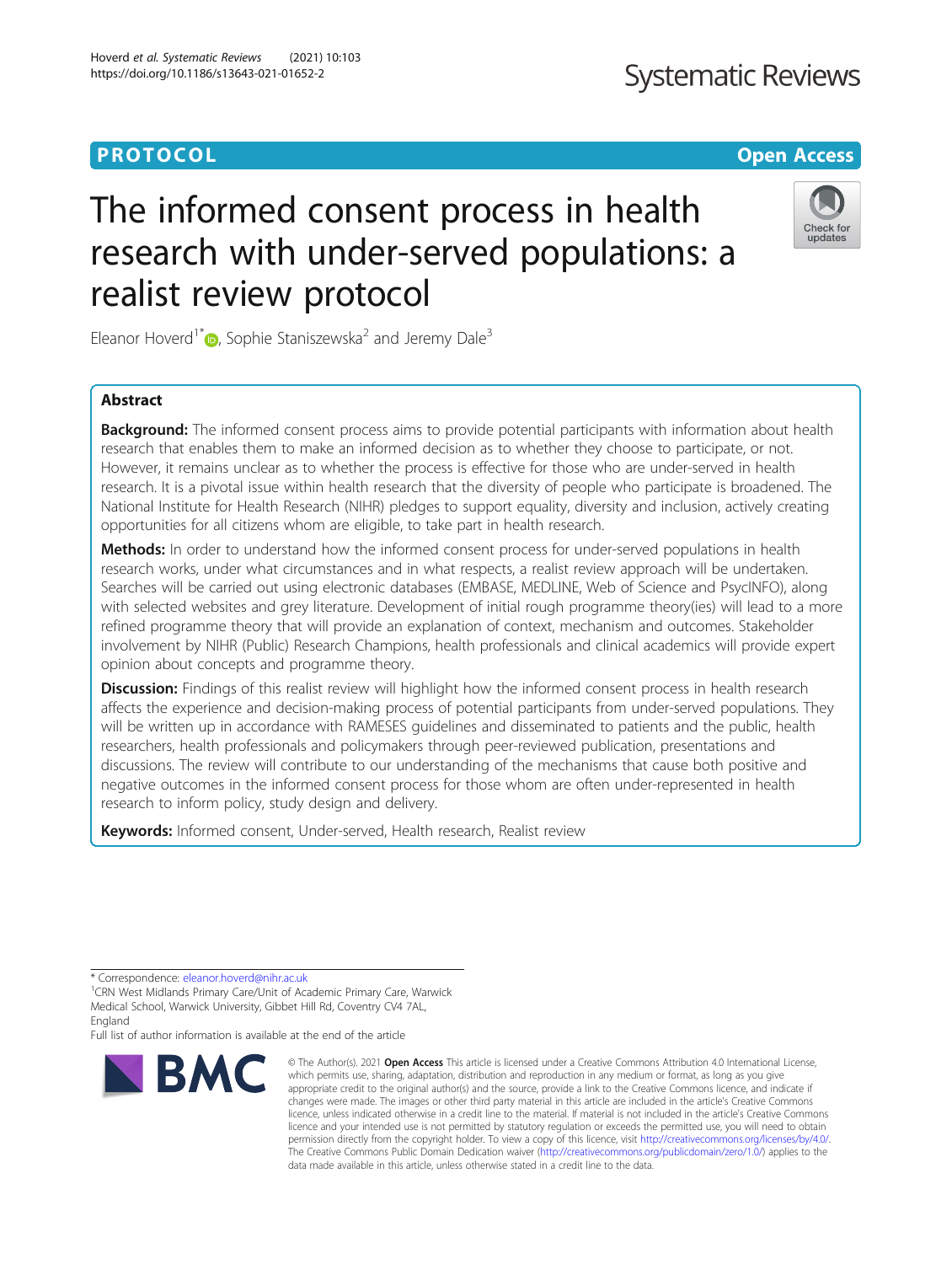#### Background

Health research in the twenty-first century must be inclusive in order to generate evidence that is applicable to diverse populations  $[1]$  $[1]$ . However, it is recognised that many groups are under-served in health research. There is an increasingly urgent need to address this. One factor contributing to this is the informed consent process. Through a lack of flexibility and sensitivity in the way in which it is designed and delivered [\[2](#page-7-0)–[4](#page-7-0)], participants from under-served populations may be inadvertently excluded [[5](#page-7-0)–[7](#page-7-0)].

Defining under-served as a concept is vital to developing understanding of how informed consent enables or inhibits diversity in research. The INCLUDE (Innovations in Clinical Trials Designs in Under-represented groups) project has been looking to improve representation of under-served groups in clinical trials in the UK [[8\]](#page-7-0). Following involvement from a range of stakeholder groups as part of the project, it is recommended that the term under-served is preferred when describing the many groups of people whom are often not represented in health research, such as ethnic minority groups [\[8\]](#page-7-0). It is unclear from the wider literature as to what a suitable definition of under-served groups is, as this varies according to setting and perspective, but they are often those groups whom are met with difficulties in accessing and utilising resources [[9](#page-7-0)]. It is a term frequently used by the World Health Organization (WHO) often describing areas as rural, remote or poor and populations as excluded or vulnerable, although a definition is not evident [[10](#page-7-0), [11](#page-7-0)]. This will be explored further during the realist review as part of mapping out the territory, identifying the types of populations that are under-served in health research, as part of the scoping the literature  $[12]$  $[12]$  $[12]$ . In addition, a suitable working definition will be proposed by the stakeholder groups for the purpose of this review.

Previous studies on the informed consent process have reported that potential participants' lack of understanding of study information is a significant issue [[13](#page-7-0)–[15](#page-7-0)]. The informed consent process, when carried out effectively, respects the decision made by a potential participant as to whether they wish to take part, or not, in health research [\[16\]](#page-7-0). However, evidence suggests that information provided to potential participants is often complicated and lengthy causing concern around issues of comprehension and effectiveness, putting into question the validity of the whole process [\[3](#page-7-0), [16](#page-7-0)–[19\]](#page-7-0). This raises questions about the effectiveness and appropriateness of the informed consent process—the way in which it is designed and delivered for populations that may not be suited to receiving a uniform process and about the circumstances under which it works, if it works [\[4](#page-7-0), [5](#page-7-0)].

Previous systematic reviews have focussed on understanding and improving the informed consent process, although little has changed in the way in which it is carried out [\[13,](#page-7-0) [18,](#page-7-0) [20](#page-7-0)]. There is some evidence to suggest that the use of multi-media interventions to improve understanding, along with extended discussions during the informed consent process, may be effective, although these interventions have not been adopted in practice  $[18, 21]$  $[18, 21]$  $[18, 21]$  $[18, 21]$  $[18, 21]$ . In the past, there have been a number of concerns from researchers and Institutional Review Boards (IRBs) including how to conduct appraisal of computer-based informed consent, costs associated with the development of new technology to support the informed consent process, lack of support from government agencies and issues around protecting confidentiality, thus resulting in reluctance to change from traditional consent methods [[15](#page-7-0), [22](#page-8-0)].

Since these systematic reviews were carried out, global healthcare has rapidly begun to adopt digital technology to deliver interventions, provide information and communicate to patients [[23\]](#page-8-0). The World Health Organization (WHO) has recently produced a Global Digital Health Strategy 2020–2024, aiming to make health systems around the world stronger, for the benefit of all populations [[24\]](#page-8-0). The need for further research to understand how the informed consent process is experienced and understood by those whom are under-served is vital in order to contribute to the development of a more flexible, innovative informed consent process. This may also provide further benefit in understanding the requirements of these populations in order to develop a digital process that has the capability of being utilised more broadly within health care [\[18](#page-7-0)].

Failing to include diverse representation of populations in health research risks producing findings that are not applicable, nor meaningful to the wider population, can lead to methodological weakness [[25\]](#page-8-0). It can also limit discovery and produce unforeseen consequences, preventing the broader population from benefitting [\[26](#page-8-0)]. The recent effect of COVID-19 on ethnic minority populations demonstrates the urgent need for ensuring health research is inclusive [[22](#page-8-0)], providing an opportunity to identify how research processes are supporting this requirement. There is a need for further evidence to help policymakers and health researchers improve the process to make health research more inclusive, keep up with the diverse needs of our population, improve our understanding of what works and for which groups, and adapt it to work in various settings and under different conditions, whilst maintaining its validity.

#### Realist review methodology

The informed consent process is complex [\[13,](#page-7-0) [17,](#page-7-0) [18](#page-7-0), [27\]](#page-8-0). A realist review will advance knowledge by offering a deeper understanding as to how, why and in what contexts an informed consent process works best for enabling under-served populations to make an informed decision as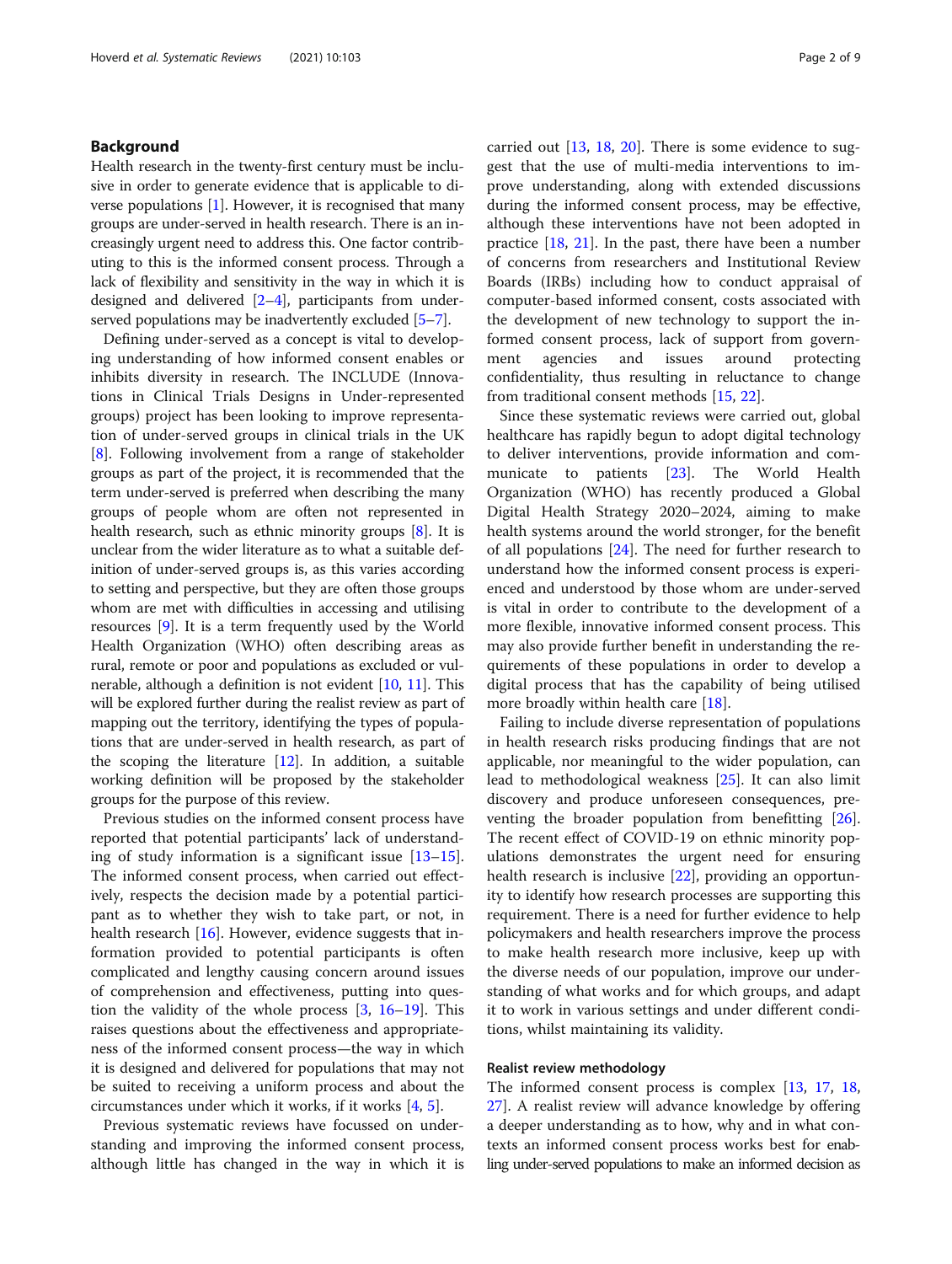to whether to participate in health research [\[28](#page-8-0)]. Whilst there is considerable literature on the informed consent process in health research, there remains a gap in addressing the complexities of the process that affect the opportunity for under-served individuals to make a decision about taking part.

This realist review will gather feedback and advice from content experts on the evolving programme theory and will not entail primary data collection. NIHR (Public) Research Champions and health professionals will be asked to offer their views as 'content' experts concerning the believability and comprehensiveness of a programme theory and offer suggestions of locating further data [\[29](#page-8-0)]. Stakeholders will provide expert opinion, adding value to the review [\[28](#page-8-0)]. This iterative process will add to the evidence in a way that goes beyond a traditional systematic review [\[30\]](#page-8-0). The experiences of these groups will help to clarify how the informed consent process is expected to work, whilst including and referring to the evidence in order to explain the mechanisms.

Realist reviews seek to develop theories using an explanatory approach which is particularly important for understanding informed consent as a complex social intervention that heavily depends on the context of delivery and how it is delivered [\[31\]](#page-8-0). The CMO configurations (C—context, M—mechanism, O—outcome) embedded within the programme theory will help to provide causal explanations that explain the relationships between contexts (C), which 'activate' mechanisms, resulting in one or more outcomes (O) [\[32\]](#page-8-0). This will lead to the development of a programme theory that will be tested and refined, providing an explanation as to how the informed consent process operates [\[12\]](#page-7-0).

An important aspect of the realist review is its ability to provide a transferable framework that facilitates consideration of how a process such as informed consent is controlled and understood by government authorities; in the UK, these include the Medicines and Healthcare products Regulatory Agency (MHRA) and Health Research Authority (HRA), IRBs, researchers, health professionals and participants in health research [[31\]](#page-8-0). The explanatory powers of the programme theory of informed consent are transferable to different settings where the same mechanisms are likely to be in operation. This review will also provide evidence around what the current informed process experience looks like for under-served populations and, in addition, will explore which mechanisms, contexts and conditions affect their decision-making during the informed consent process.

This realist review protocol has been written according to the PRISMA-P guidelines [[33\]](#page-8-0).

#### Methods

#### Review aim, questions and objectives Over-arching research question:

What contextual factors influence the decision to take part in health research in under-served populations?

#### Aim

The aim is to develop and refine a programme theory that explains the factors that influence the decision to take part in health research in under-served populations.

#### **Objectives**

- 1. To undertake a realist review of the literature to identify the contexts and mechanisms that affect the informed consent process and the decision to participate in health research in under-served populations
- 2. To draw on the review's programme theory to develop guidance that addresses barriers to participating in health research in under-served populations

#### Stakeholder groups

This review will involve stakeholders (described below) who will be invited to comment on the process of informed consent in health research as NIHR (Public) Research Champions, health professionals and clinical academics. NIHR (Public) Research Champions are volunteers who are interested in raising awareness about health research, particularly to those who often do not participate [\[34](#page-8-0)]. This mix of stakeholders is considered to hold positions that are relevant to the topic of the review and to have a vested interest on behalf of underserved populations [[35](#page-8-0)]. Ethical approval is not required as stakeholders will be contributing collaboratively to content and dissemination, not providing data [[36](#page-8-0)–[38](#page-8-0)]. These stakeholders will provide advice on what may be in a programme theory, helping with refinement and sharing views on the credibility of a programme theory, along with suggestions as to where to find more data [[29\]](#page-8-0). They will be considered "content" experts as entitled by Wong and will be invited to be involved and asked to provide input at certain steps in the review as displayed in Table  $1$  [[29\]](#page-8-0). It will be beneficial to share the findings with health researchers and policymakers such as the National Institute for Health Research (NIHR) and Health Research Authority (HRA), but it is not possible for the scope of this review to involve them in discussions as this would require more time and resources to do so.

Due to the current social distancing requirements associated with the COVID-19 pandemic, discussions with stakeholders will be held using the Microsoft Teams online platform unless stakeholders indicate a preference for other technology that would support accessibility [\[39](#page-8-0)]. Stakeholders will be sent an invitation to join the meeting via EH, to limit accessibility to those invited. There will be two, separate stakeholder group meetings, one for health professionals/clinical academics and one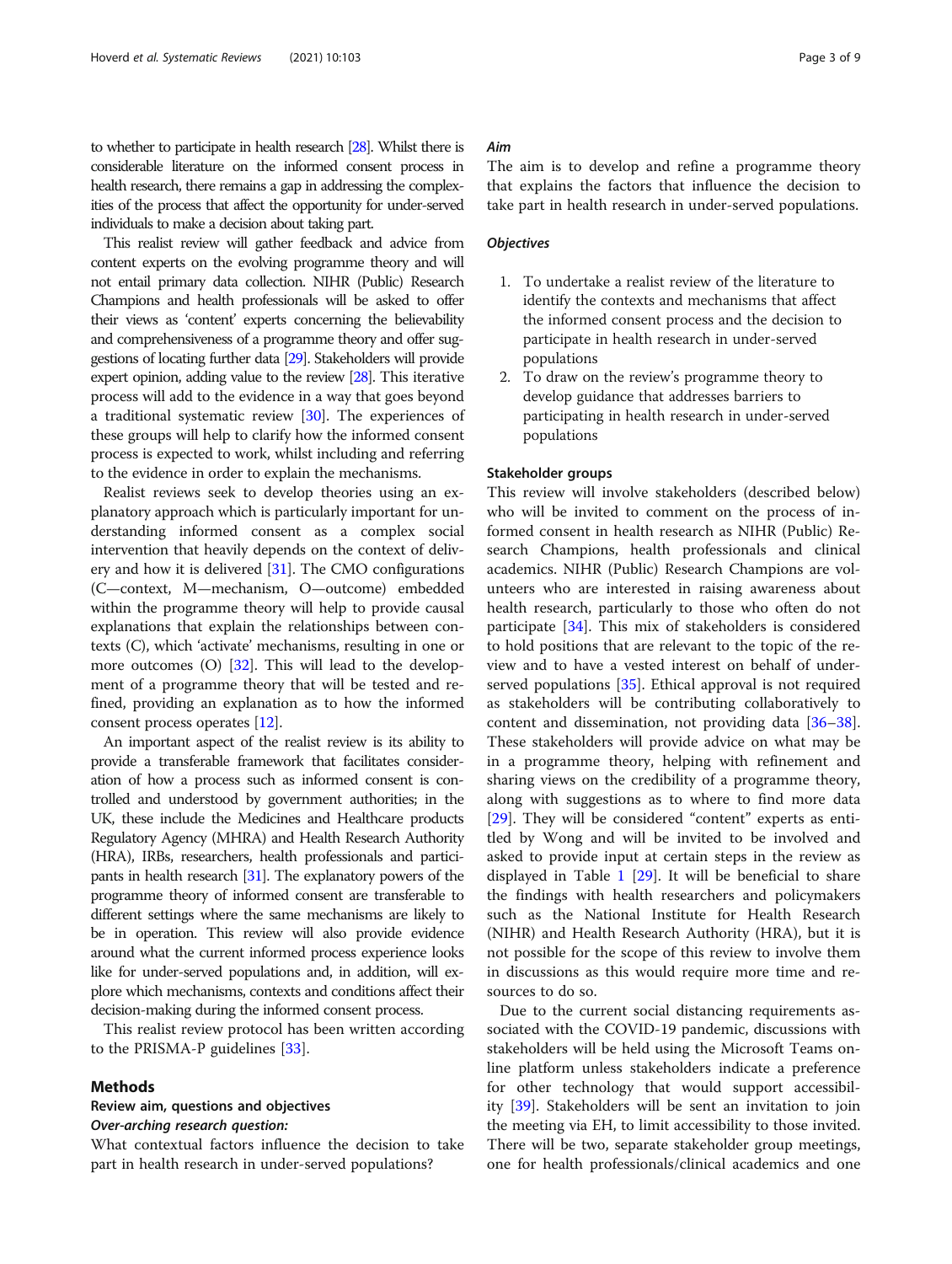#### <span id="page-3-0"></span>Table 1 Stakeholder input

Invitation via email will be to the following potential stakeholders to join a realist review discussion group via videoconferencing:

- Staff from the Clinical Research Network (CRN) West Midlands that have experience of working within a health research setting - Clinical academics from the Clinical Trials Unit, Warwick Medical School

- Health professionals in the West Midlands from a secondary care setting that have experience of delivering health research

- NIHR (Public) Research Champions whom are part of the Clinical Research Network West Midlands Equality, Diversity and Inclusion working group

There will be two separate groups, one each for professionals and NIHR (Public) Research Champions, who will meet virtually, up to three times during the following points:

- At the second iteration: meeting to develop a working definition for the term under-served and to prioritise programme theory(ies)

- At the third iteration: meeting to refine programme theory

- End of project final meeting when review is complete

for NIHR (Public) Research Champions, that will enable uninhibited discussions [\[35](#page-8-0)]. A maximum of 10 participants per meeting will be set to provide the opportunity for all to speak. Stakeholders will be contacted via email before the scheduled meetings to offer a brief training session on Microsoft Teams (if required) and a summary of what to expect to ensure meetings run smoothly.

#### Patient and public involvement

The initial ideas for this review were discussed with NIHR (Public) Research Champions at a local, West Midlands primary care Patient Public Involvement (PPI) meeting held by EH. It was agreed that the topic is important and relevant to patients and the public. NIHR (Public) Research Champions will form a key stakeholder group and will be central to providing expertise at the second and third iterations of the review. At the end of the review, they will comment on the findings and contribute to the dissemination plan through helping to write a lay summary and designing a leaflet for dissemination to their peers.

Patient and public involvement through NIHR (Public) Research Champions will provide insights and opinion on the informed consent process including what it should look like in health research, along with sharing valuable input throughout the realist review steps [\[38](#page-8-0)]. PPI will be facilitated through inviting an existing Equality, Diversity and Inclusion working group from the Clinical Research Network West Midlands that consists of NIHR (Public) Research Champions who are interested in tackling health inequalities within health research specifically. In addition to the NIHR (Public) Research Champions, snowballing of interest from other PPI volunteers who express interest in providing expertise will be invited at their request, to comment at planned meetings also.

#### Multi-disciplinary involvement

In addition to the PPI stakeholder group, a multidisciplinary group of health care professionals, clinical academics and the PPI Lead of the CRN West Midlands Equality, Diversity and Inclusion working group from the West Midlands will be invited for consultation, drawing on their expertise and insider knowledge related to the informed consent process in health research and under-served populations. The group collectively will have a variety of experiences including carrying out the informed consent process with local populations from all across the West Midlands, including rural and urban areas and in various settings, such as care homes, secondary care settings and general practice; experience of recruiting participants from under-served populations; and a vested "stake" in reducing health inequalities in health research and also insight into the difficulties of recruiting potential participants from under-served populations in health research. This experience and knowledge will be beneficial when prioritising, refining programme theory and building CMO (Context, Mechanism, Outcome) configurations [[29\]](#page-8-0). Some professionals may have experience of not being able to carry out the informed consent process with particular patients, or in certain locations, and these experiences are also considered vital in helping to provide explanations of what works and what does not, for whom and in what context.

As recommended by Pawson et al. (2005), a series of steps in accordance with standard Cochrane headings can provide a helpful approach to carrying out a realist review. Therefore, this review will be conducted in this logical way [[31](#page-8-0)].

#### Step 1 Development of an initial programme theory

In order to develop an initial programme theory that will 'map out' what the informed consent process involves and how it is predicted to work, a scoping search will be conducted [[40\]](#page-8-0). It is recognised that it is natural for a scoping search to be an iterative process and often challenging, due to the complexity of the intervention under study [\[41\]](#page-8-0). This may require refining of the research question(s) for a length of time during the review [\[42](#page-8-0)]. EH will carry out the scoping search based on terms focussed on the intervention (informed consent). This will enable identification of existing theories about how under-served populations experience and understand information provided during the informed consent process in health research and in what context, and under what conditions it is effective, or ineffective. A combination of electronic databases, along with websites such as the Health Research Authority (HRA), will be searched, see Table [2.](#page-4-0) It is also acknowledged that through discussions with stakeholders, further sources may be identified and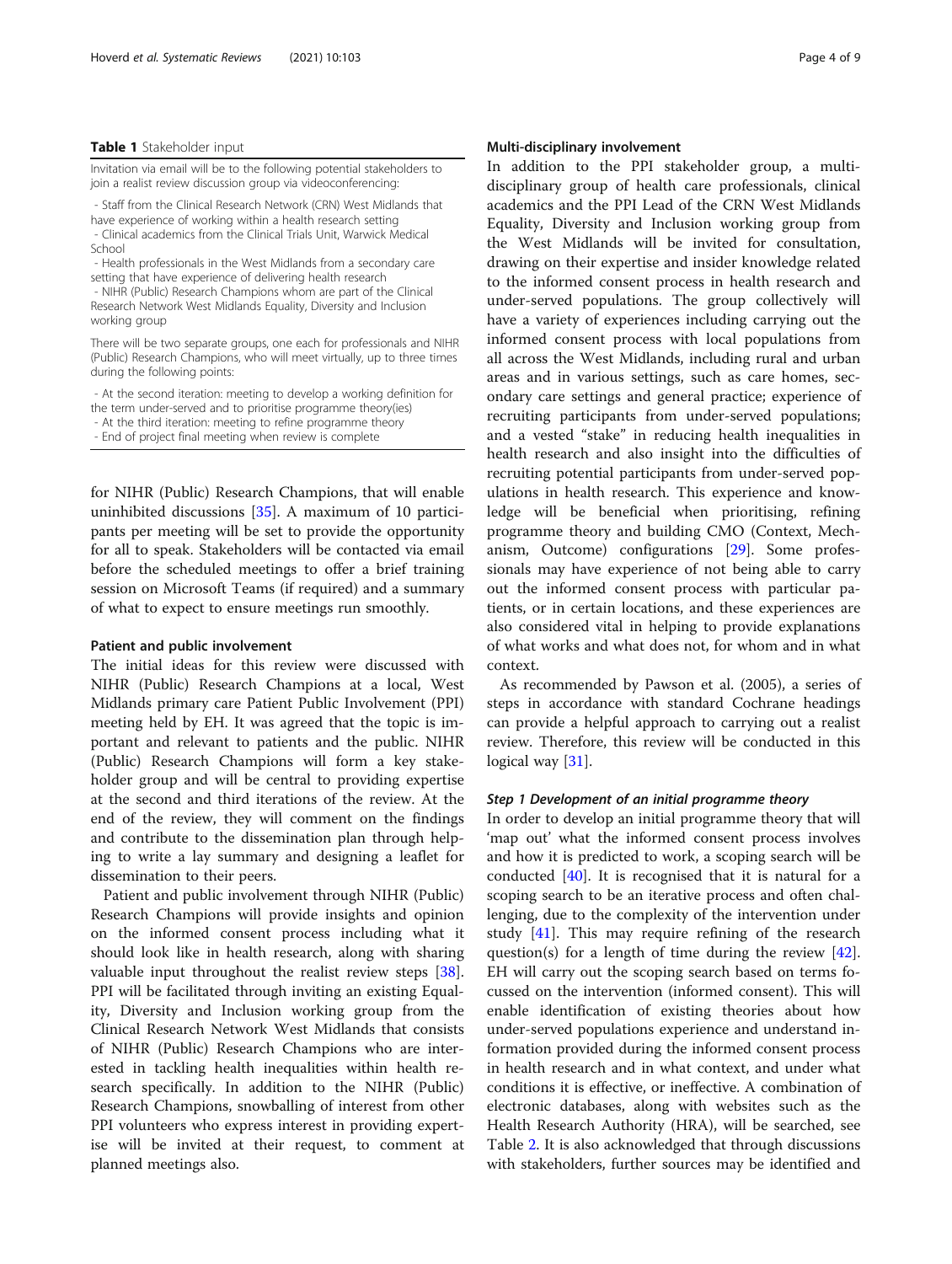<span id="page-4-0"></span>used to inform the programme theory. The support of an information specialist to support searching will also be requested, as recommended by Pawson [\[32\]](#page-8-0).

A list of important intervention theories for exploration will be compiled that will be of relevance to the research questions. Following the creation of a list of all relevant programme theories, they will be shortlisted according to which are deemed to be the most important for further exploration [\[31](#page-8-0)].

#### Step 2 Evidence searching

Purposive sampling will be used to search the literature. Using this sampling method will enable an iterative process that will allow repeated searching and refinement of search terms as understanding develops throughout the review [[31](#page-8-0)]. Pawson et al. suggest approaching the search in four parts as follows:

- 1. Carry out a background search of the literature
- 2. Develop, refine, verify or disprove a theory based on available evidence
- 3. Implement the search strategy to identify relevant evidence
- 4. Perform a final search that will help to identify further studies that may contribute to sharpening the programme theories discovered [\[31\]](#page-8-0).

Free text and MeSH (medical subject headings) will be used to ensure thoroughness. Each database will require an individual search which will be fine-tuned accordingly, to ensure relevant papers are identified. The reference lists of papers included will be examined for locating further papers that may add to the richness of data. To ensure validity and diligence of the search process, experts within the field of interest will be contacted to verify results. Following each stage of the search, it will be essential to check whether any new literature adds anything different to the knowledge around the intervention (informed consent process). This will help to determine when saturation has been reached [[31\]](#page-8-0).

Searching will be conducted and reported in accordance with RAMESES standards [[38\]](#page-8-0). An example of an initial search strategy for MEDLINE, containing the search terms, is available in Additional file [1](#page-7-0) (Search 1).

#### Step 3 Document selection and data extraction

Preliminary screening of the literature using article titles and abstracts will identify all papers that are potentially relevant. Secondary screening of full texts by the main reviewer (EH) will be carried out according to predetermined inclusion/exclusion criteria (see Table [3](#page-5-0)). A second reviewer will screen a 10% sample of the results, for agreement, with a record of exclusions made throughout the screening process. Any disagreements will be settled by the stakeholder group. Records will be managed using *Endnote Online* to manage references.

According to Wong, realist reviews must take a logical approach in considering the trustworthiness of data [[29](#page-8-0)]. It is important to note that because this review is developing theory and data will come from many sources, Wong suggests assessing the trustworthiness of data by [\[29](#page-8-0)]:

- Presuming that empirical data has been acquired methodically.
- Deciding if there is lack of clarity around data collection methods, in which case trustworthiness should be regarded with uncertainty.
- Making the effort to locate multiple, pertinent sources of data in relation to facets of programme theory. Relevance is key [[29\]](#page-8-0).

In addition to this, utilising a data extraction form will help to provide a reliable approach to data extraction [[42\]](#page-8-0). The data extraction form will be developed once a programme theory has been established as the content of the form will be informed by the initial programme theory. The data extraction form will be piloted on two articles before implementation, but an open-minded approach will be taken as it is understood that it may be necessary to have several forms to avoid a one-size-fits all approach to extraction [\[28](#page-8-0)].

Data extraction forms will be used in conjunction with Pawson et al.'s recommended approach to gathering information through notetaking and annotation [\[31](#page-8-0), [43](#page-8-0)– [46\]](#page-8-0). Utilising these methods will provide a comprehensive and auditable trail for data extraction and critical appraisal.

Table 2 Data sources

| Name of source(s)                                                                                                 |  |  |  |
|-------------------------------------------------------------------------------------------------------------------|--|--|--|
| EMBASE, MEDLINE, Web of Science, PsycINFO                                                                         |  |  |  |
| UCL IRIS (Institutional Research Information Service),<br>HRA, MHRA, NIHR, (formerly INVOLVE), legislation.gov.uk |  |  |  |
| Search engines (Google), Editorials, Opinion pieces                                                               |  |  |  |
| E.g. reports, conference presentations                                                                            |  |  |  |
|                                                                                                                   |  |  |  |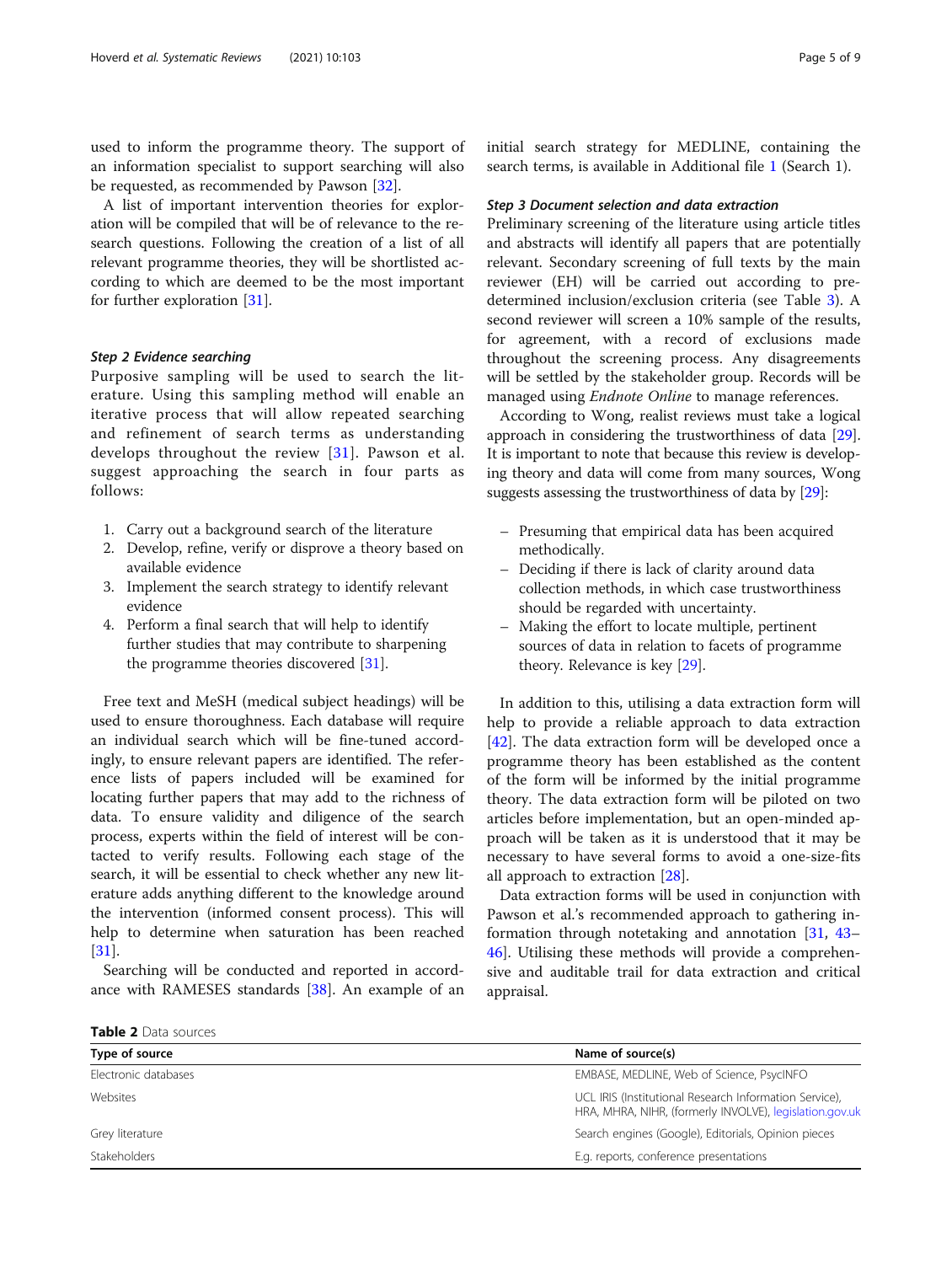#### <span id="page-5-0"></span>Table 3 Inclusion/exclusion criteria

Inclusion criteria

- Quantitative and qualitative studies, grey literature, websites,
- stakeholder recommendations (e.g. reports, conference papers).
- The search will be limited to a 15-year publication period (2005–2020)
- to provide a large enough overview of relevant literature. - All studies that report on experiences and decision-making involved in the
- informed consent process in under-served populations will be included.
- Any source of data that is deemed relevant by the stakeholder group.
- Literature that explores the concept and practice of informed consent.

Exclusion criteria

- Studies or sources of data that are not relevant to the informed consent process in health research in relation to under-represented populations.

#### Step 4 Data analysis and synthesis

Synthesis of the evidence will aim to develop, test and refine the programme theory through analysis of the data [\[47\]](#page-8-0). Data will be mapped to create a data matrix according to CMO configurations which will help with interpretations and in producing theory [\[38\]](#page-8-0). Data synthesis will be guided by the approach used by Rivas et al. to support interpretation and development of the programme theory. Following a similar approach will improve methodological quality through [\[43](#page-8-0)]:

- Comparing evidence to gain better understanding
- Amalgamating data that provide evidence of corresponding mechanisms and outcomes
- Further reflecting on evidence that demonstrates opposing outcomes, but similar contexts
- Considering the circumstances of evidence that finds different contexts and outcomes
- Using judgement to determine methodological strengths and weaknesses [\[30,](#page-8-0) [48\]](#page-8-0)

Step 5 Refinement and validation of the programme theory Refining and validating the programme theory that is based on the synthesised data will be carried out with stakeholders who will provide 'expertise' to ensure their knowledge and experiences support it [\[28](#page-8-0)]. EH will conduct a remote meeting via Microsoft Teams to share analysis and results of the review allowing stakeholders to be involved in interpreting and refining the programme theory. The involvement of stakeholders will improve how the findings will assist with creating recommendations. Any matters raised by stakeholders that have not been discovered in the findings will be further explored to confirm, refute or refine the programme theory. The timescale for completion of the review will limit the number of times the programme theory can be refined. The final programme theory will be presented in a narrative form with a description of the realist synthesis, in accordance with RAMESES guidelines and standards [\[38\]](#page-8-0).

#### Step 6 Development of recommendations

The review is intended to provide government agencies, IRBs, researchers and health professionals with an explanation of what is effective, what is ineffective and what is unknown about the informed consent process for improving experience and understanding to aid decision-making in under-served populations. EH will lead a discussion remotely whereby stakeholders will be presented with the final programme theory and be given time to determine and agree upon a set of recommendations. Input from the identified key stakeholders will ensure relevance of the recommendations. They may also contribute to further recommendations for developing training on how best to deliver the informed consent process and highlight potential avenues for exploring the design of health research studies.

#### Ethics and dissemination

Ethical approval is not necessary for this study although all stakeholders will be fully informed of the study intentions. However, there are several ethical considerations to make around patient and public involvement as recommended by Pandya-Wood et al. [\[19](#page-7-0)]. Some of these ethical considerations will also be applied to the professional stakeholder group as to ensure a professional approach is taken. These include role of the public contributor, avoidance of tokenism, the opportunity to withdraw, fairness of opportunity, taking a sensitive approach, and respecting confidentiality and valuing public contributions [[19](#page-7-0)] (see Table [4](#page-6-0)).

The expertise from NIHR (Public) Research Champions, or public contributors, during stakeholder meetings will help to refine the focus of the searching, help to inform the initial programme theory, provide advice throughout the review, discuss and provide feedback on CMO configurations, and help to create recommendations [[29\]](#page-8-0).

#### **Dissemination**

Findings from the review will be disseminated to patients and the public (in the form of a lay summary), researchers, health professionals and policymakers in relation to the informed consent process with underserved populations. The findings will offer deeper understanding about the relationships between the informed consent process and the contexts and mechanisms which influence decision-making by under-served populations. Findings will be shared as set out in Table [5](#page-6-0). The aim of disseminating findings with policymakers is to influence their thinking [\[28](#page-8-0)].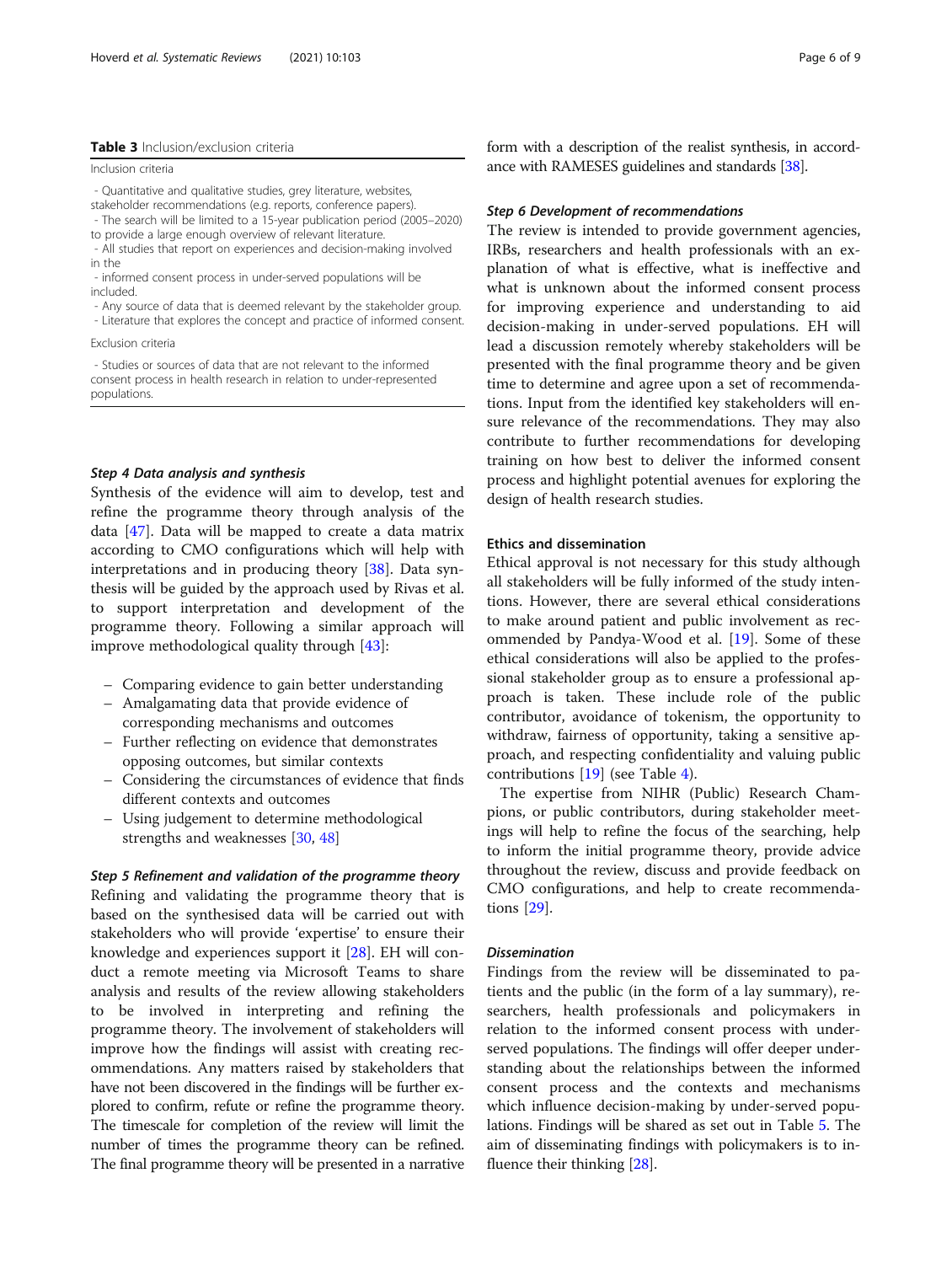#### <span id="page-6-0"></span>Table 4 Fthical considerations for Patient Public Involvement

| Role of public<br>contributors    | The role of the public contributors will be made clear when they are invited to be part in the stakeholder group, through<br>written information with the opportunity to discuss verbally if they wish. Their contributions will include developing a<br>working definition of the term under-served, involvement in refining programme theory providing their ideas as to what<br>is important when considering and refining programme theory, with sufficient time allocated to allow for discussion and<br>flow of ideas. |  |
|-----------------------------------|------------------------------------------------------------------------------------------------------------------------------------------------------------------------------------------------------------------------------------------------------------------------------------------------------------------------------------------------------------------------------------------------------------------------------------------------------------------------------------------------------------------------------|--|
| Avoidance of tokenism             | Details of PPI contributions and how they will be utilised and shaped programme theory will be described in the review.                                                                                                                                                                                                                                                                                                                                                                                                      |  |
| Opportunity to<br>withdraw        | It will be clearly communicated to public contributors that they may withdraw their involvement at any stage in the<br>review process without needing to provide a reason.                                                                                                                                                                                                                                                                                                                                                   |  |
| <b>Fairness of</b><br>opportunity | The researcher will seek to engage pragmatically, with an already formed group that represents equality, diversity and<br>inclusion. This will also be a limitation, because the scope of this review will not allow more time, or funds to engage<br>with a larger group.                                                                                                                                                                                                                                                   |  |
| Sensitive approach                | A sensitive approach will be taken with the public contributors with every effort to ensure personal information is not<br>revealed in relation to individuals that are involved, whilst being aware of any potentially, undesirable reactions of<br>members of the group.                                                                                                                                                                                                                                                   |  |
| Confidentiality                   | It will be clearly stated to public contributors that should any personal issues be discussed during the meetings, this<br>information will remain confidential.                                                                                                                                                                                                                                                                                                                                                             |  |
| Valuing public<br>contributions   | A pragmatic approach will be taken with a view to being flexible with technology, utilising what works best. Regular<br>communication to all public contributors will be carried out with their involvement described within the review and how<br>it was included.                                                                                                                                                                                                                                                          |  |

#### **Discussion**

The UK is currently lacking policy that drives inclusion in health research. This realist review will derive from the available literature, along with the expertise of stakeholders, a refined programme theory to explain the context, mechanism and outcomes for the informed consent process in health research with under-served populations.

To our knowledge, this is the first realist review aimed at developing an original programme theory on the informed consent process in health research for underserved populations. As with any research, there are strengths and limitations. These include:

- Using realist methods to explore the contexts and mechanisms of the complexities behind the informed consent process in health research, for under-served populations
- The involvement of National Institute for Health Research (NIHR) public Research Champions, healthcare

professionals and clinical academics in refining the programme theory will ensure the study is relevant

- Availability of evidence relating to under-served populations participating in health research may limit theory building
- Owing to the current COVID-19 pandemic, stakeholder involvement in the programme theory development may be restricted, and will be limited to remote communication

The results of the review will be useful for policymakers, health researchers and government agencies sharing explanations about the informed consent process—for creating a health research environment that is more inclusive.

It is worth noting that the current COVID-19 pandemic may potentially cause disruption to this review. This is most likely to affect stakeholder involvement. A flexible approach to stakeholder meetings aims to minimise this as much as possible. Any

| Patients and the public                                                                                                                                             | Researchers/health professionals                                                               | <b>Policymakers</b>                                                             |
|---------------------------------------------------------------------------------------------------------------------------------------------------------------------|------------------------------------------------------------------------------------------------|---------------------------------------------------------------------------------|
| NIHR Centre for Engagement and Dissemination<br>(CED) (lay summary)<br>Public Involvement and Lay Accountability in<br>Research and innovation PILAR) (lay summary) | Publication in a peer-reviewed journal                                                         | Summary of findings emailed to HRA<br>Head of Policy                            |
| West Midlands Research Champion Forum<br>(presentation)                                                                                                             | Poster at academic conference                                                                  | Summary via NIHR Signals and Connect<br>newsletters                             |
| NIHR Patient and Public Involvement and<br>Engagement (PPIE) Google Community (link to lay<br>summary)                                                              | Poster Presentation at West Midlands R&D Forum                                                 | Email MHRA Director of Inspection,<br>Enforcement and Standards with<br>summary |
| Twitter (lay summary)                                                                                                                                               | Twitter/ Warwick Medical School Unit of Academic<br>Primary Care webpage (summary of findings) | Twitter (@HRA News, @MHRApress)—link<br>to findings                             |

#### Table 5 Dissemination plan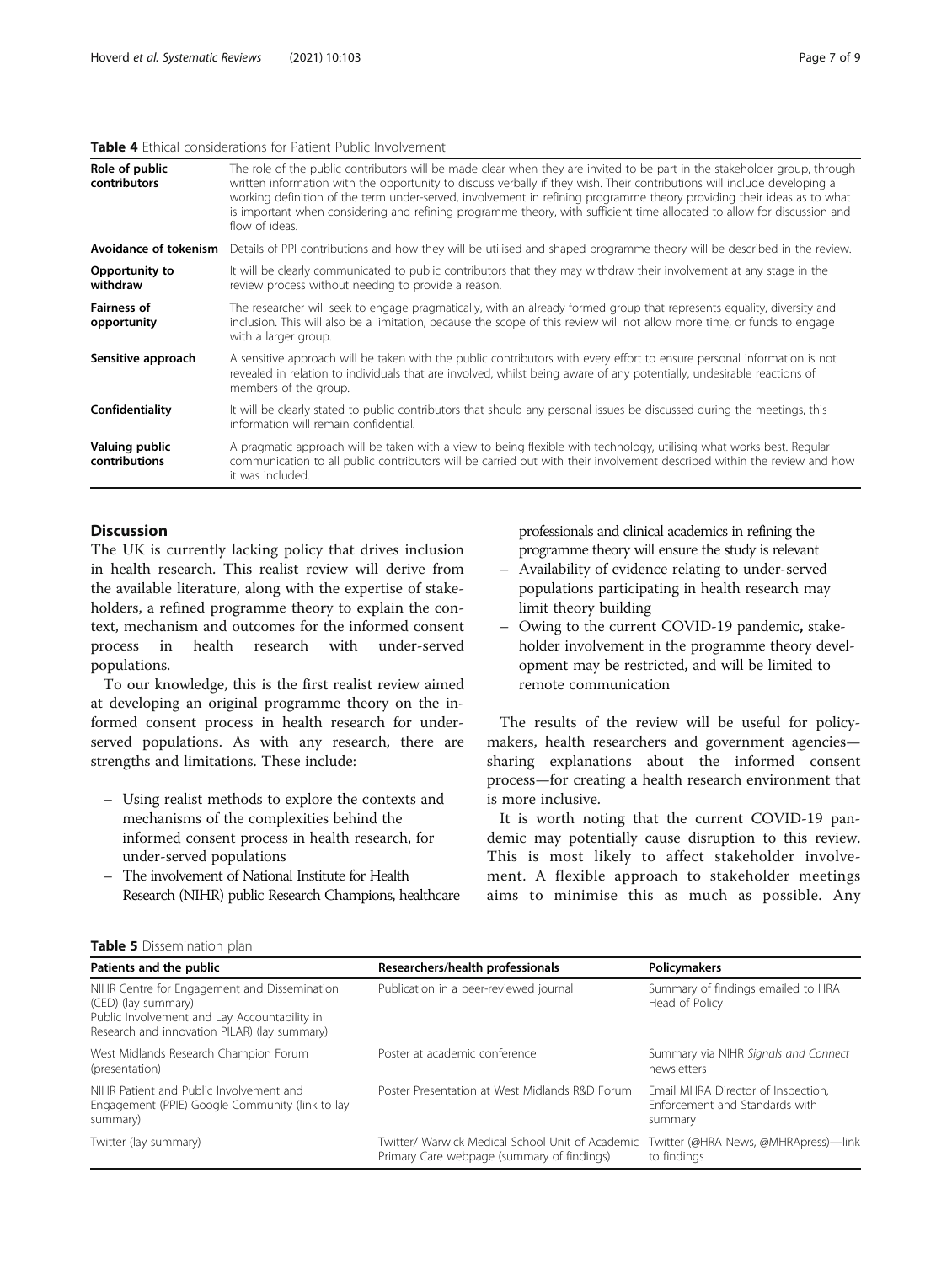<span id="page-7-0"></span>impact, or variations to the original protocol because of the pandemic, will be discussed in the review results paper.

#### Abbreviations

CED: Centre for engagement and dissemination; CMO: Context, mechanism, outcome; CRN: Clinical research network; HRA: Health research authority; INCLUDE: Innovations in clinical trials designs in under-represented groups; IRBs: Institutional review boards; MHRA: Medicines and healthcare products regulatory agency; NIHR: National institute for health research; PPI: Patient and public involvement; PPIE: Patient and public involvement and engagement; WHO: World health Organization

#### Supplementary Information

The online version contains supplementary material available at [https://doi.](https://doi.org/10.1186/s13643-021-01652-2) [org/10.1186/s13643-021-01652-2.](https://doi.org/10.1186/s13643-021-01652-2)

Additional file 1:. Draft MEDLINE search strategy

#### Acknowledgements

SS is part funded by the NIHR Applied Research Collaboration (ARC) West Midlands, the NIHR Health Protection Research Unit (HPRU) Gastrointestinal Infections, and the NIHR HPRU Genomics and Enabling data.

#### Authors' contributions

EH is responsible for the design and drafting of the protocol manuscript. SS and JD critically reviewed and edited the manuscript. The authors read and approved the final manuscript.

#### Authors' information

Eleanor Hoverd: Research Nurse/NIHR HEE ICA Predoctoral Clinical Academic Fellow, NIHR CRN West Midlands primary care/Unit of Academic Primary Care, Warwick Medical School, University of Warwick, Coventry CV4 7AL. Sophie Staniszewska: Professor of Patient and Public Involvement (PPI) and Patient Experience, Warwick Research in Nursing, Warwick Medical School, University of Warwick, Coventry CV4 7AL. Jeremy Dale: Professor of Primary Care, Unit of Academic Primary Care, Warwick Medical School. Warwick University, Coventry CV4 7AL.

#### Funding

Eleanor Hoverd is funded by a National Institute for Health Research (NIHR), HEE/NIHR ICA Programme Predoctoral Clinical Academic Fellowships grant number NIHR 300317. Funding for the open access charges for the publication of this protocol was provided by the NIHR Clinical Research Network West Midlands.

#### Availability of data and materials

Not applicable.

#### **Declarations**

Ethics approval and consent to participate Not applicable.

#### Consent for publication

Not applicable.

#### Competing interests

The authors declare that they do not have competing interest.

#### Author details

<sup>1</sup>CRN West Midlands Primary Care/Unit of Academic Primary Care, Warwick Medical School, Warwick University, Gibbet Hill Rd, Coventry CV4 7AL, England. <sup>2</sup>Warwick Research in Nursing, Warwick Medical School, Warwick University, Coventry, England. <sup>3</sup>Unit of Academic Primary Care, Warwick Medical School, Warwick University, Coventry, England.

Received: 7 September 2020 Accepted: 29 March 2021 Published online: 09 April 2021

#### References

- 1. Corbett J, D'Angelo C, Gangitano L, et al. Future of Health: findings from a survey of stakeholders on the future of health and healthcare in England. Dep Health. 2017;1–72. [https://www.rand.org/pubs/research\\_reports/RR214](https://www.rand.org/pubs/research_reports/RR2147.html) [7.html.](https://www.rand.org/pubs/research_reports/RR2147.html) Accessed 11 Feb 2020.
- 2. Davis T, Holcombe R, Berkel H, et al. Informed consent for clinical trials: a comparative study of standard versus simplified forms. J Natl Cancer Inst. 1998;90(9):668–74. <https://doi.org/10.1093/jnci/90.9.668>.
- 3. Dunn L, Jeste D. Enhancing informed consent for research and treatment. Neuropsychopharmacology. 2001;24(6):595–607. [https://doi.org/10.1016/](https://doi.org/10.1016/S0893-133X(00)00218-9) [S0893-133X\(00\)00218-9.](https://doi.org/10.1016/S0893-133X(00)00218-9)
- 4. Kadam R. Informed consent process: a step further towards making it meaningful! Perspect Clin Res. 2017;8(3):107–12. [https://doi.org/10.4103/picr.](https://doi.org/10.4103/picr.PICR_147_16) [PICR\\_147\\_16.](https://doi.org/10.4103/picr.PICR_147_16)
- 5. Hughson J, Woodward-Kron R, Parker A, et al. A review of approaches to improve participation of culturally and linguistically diverse populations in clinical trials. Trials. 2016. <https://doi.org/10.1186/s13063-016-1384-3>.
- 6. McDougall G, Simpson G, Friend M. Strategies for research recruitment and retention of older adults of racial and ethnic minorities. J Geront Nurs. 2015. [https://doi.org/10.3928/00989134-20150325-01.](https://doi.org/10.3928/00989134-20150325-01)
- 7. Redwood S, Gill P. Under-representation of minority ethnic groups in research- call for action. Br J Gen Pract. 2013;63(612):342–3. [https://doi.org/1](https://doi.org/10.3399/bjgp13X668456) 0.3399/bjgp13X668456
- 8. Witham, M.D., Anderson, E., Carroll, C. et al. Developing a roadmap to improve trial delivery for under-served groups: results from a UK multistakeholder process. Trials. 2020; doi.org[/https://doi.org/10.1186/s13063-020-](https://doi.org/10.1186/s13063-020-04613-7) [04613-7](https://doi.org/10.1186/s13063-020-04613-7)
- 9. Wang V. Encyclopedia of Strategic Leadership and Management Hershey. Pennsylvania: IGI Global; 2017. [https://igi-global.com.](https://igi-global.com) Accessed 19 May 2020. [https://doi.org/10.4018/978-1-5225-1049-9.](https://doi.org/10.4018/978-1-5225-1049-9)
- 10. World Health Organisation. Increasing access to health workers in underserved areas: a conceptual framework for measuring results: Bulletin of the World Health Organisation. Geneva: WHO Press; 2010. [www.who.int/](https://www.who.int/bulletin/volumes/88/5/09-070920/en/) [bulletin/volumes/88/5/09-070920/en/.](https://www.who.int/bulletin/volumes/88/5/09-070920/en/) Accessed June 2020.
- 11. World Health Organisation. Resolution on community health workers to be considered at the upcoming World Health Assembly. News and Events. Geneva: WHO Press; 2019 [https://www.who.int/hrh/news/2019/community](https://www.who.int/hrh/news/2019/community-health-workers-resolution-at-wha/en/)[health-workers-resolution-at-wha/en/.](https://www.who.int/hrh/news/2019/community-health-workers-resolution-at-wha/en/) Accessed June 2020.
- 12. Papoutsi C, Mattick K, Pearson M, Brennan N, Briscoe S, Wong G. Social and professional influences on antimicrobial prescribing for doctors-in-training: a realist review. J Antimicrobial Chemo. 2017;72(9):2418–30. [https://doi.org/1](https://doi.org/10.1093/jac/dkx194) [0.1093/jac/dkx194.](https://doi.org/10.1093/jac/dkx194)
- 13. Flory J, Emmanuel E. Interventions to improve research participants' understanding in informed consent for research: a systematic review. JAMA. 2004;292(13):1593–601. <https://doi.org/10.1001/jama.292.13.1593>.
- 14. Montalvo W, Larson E. Participant comprehension of research for which they volunteer: a systematic review. J Nurs Schol. 2014. [https://doi.org/1](https://doi.org/10.1111/jnu.12097) [0.1111/jnu.12097.](https://doi.org/10.1111/jnu.12097)
- 15. Pandiya A. Readability and comprehensability of informed consent forms for clinical trials. Perspect Clin Res. 2010;1(3):98–100.
- 16. HRA. Applying a proportionate approach to the process of seeking consent. 2017. [http://www.file:///C:/Users/mhsman/Downloads/Proportionate\\_approa](http://www.file///C:/Users/mhsman/Downloads/Proportionate_approach_to_seeking_consent_HRA_Guidance.pdf) [ch\\_to\\_seeking\\_consent\\_HRA\\_Guidance.pdf](http://www.file///C:/Users/mhsman/Downloads/Proportionate_approach_to_seeking_consent_HRA_Guidance.pdf). Accessed: 20 Apr 2020.
- 17. Joffe S, Cook E, Cleary P, et al. Quality of informed consent in cancer clinical trials: a cross-sectional survey. Lancet. 2001;358(9295):1772–7. [https://doi.](https://doi.org/10.1016/S0140-6736(01)06805-2) [org/10.1016/S0140-6736\(01\)06805-2.](https://doi.org/10.1016/S0140-6736(01)06805-2)
- 18. Nishimura A, Carey J, Erwin P. Improving understanding in the research informed consent process: a systematic review of 54 interventions tested in randomised control trials. BMC Med Ethics. 2013;14(1). [https://doi.org/10.11](https://doi.org/10.1186/1472-6939-14-28) [86/1472-6939-14-28](https://doi.org/10.1186/1472-6939-14-28).
- 19. Pandya-Wood R, Barron D, Elliot J. A framework for public involvement at the design stage of NHS health and social care research: time to develop ethically conscious standards. Res Involvement Engagement. 2017;3(1):6. [https://doi.org/10.1186/s40900-017-0058-y.](https://doi.org/10.1186/s40900-017-0058-y)
- 20. Thanh Tam N, Tien Huy N, Bich Thoa L, et al. Participants' understanding of informed consent in clinical trials over three decades: systematic review and meta-analysis. Bull World Health Organisation. 2015;93:186–98.